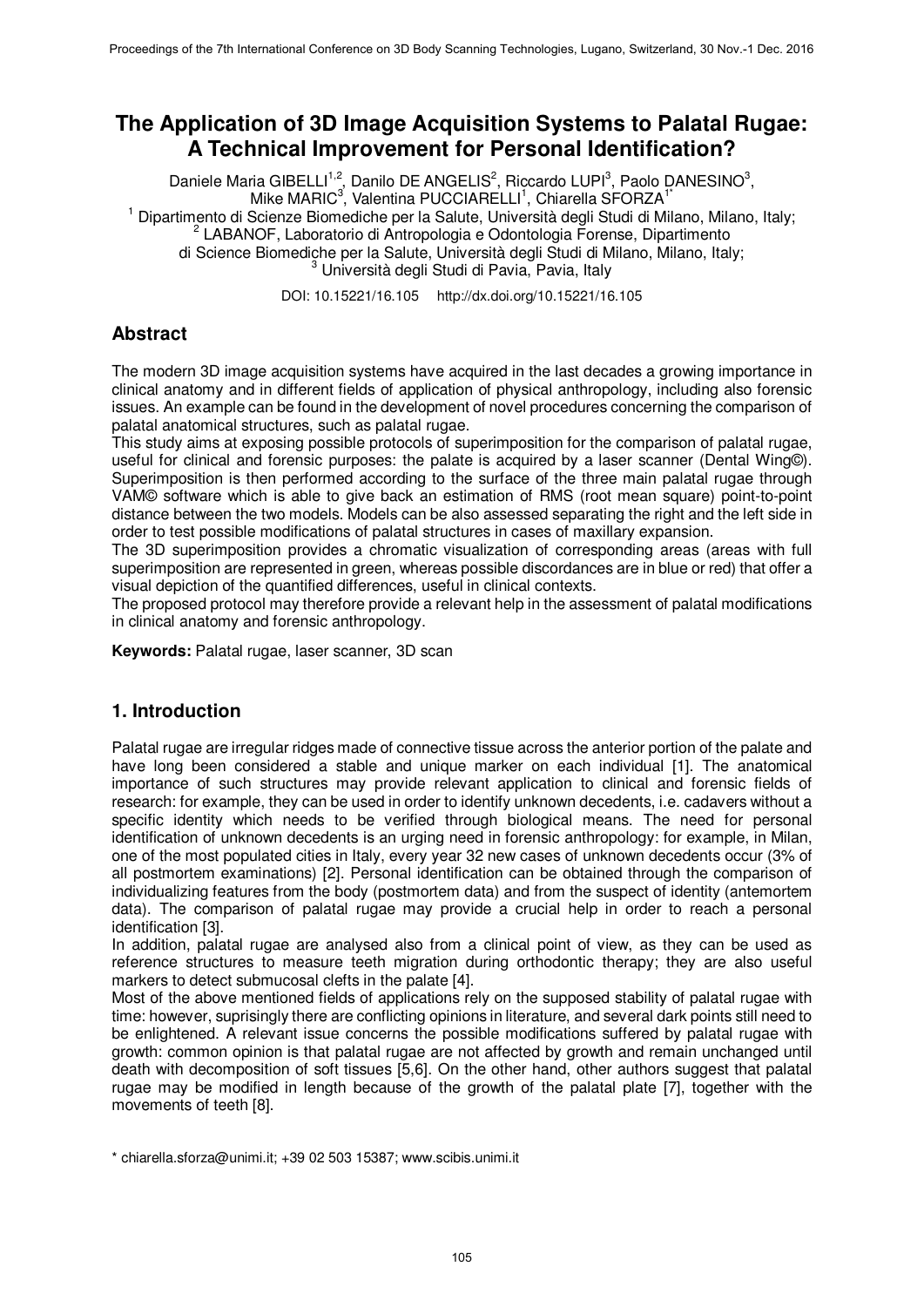Another field where the positions expressed by authors are even more diverging concerns the relation between palatal rugae and orthodontic treatment. Literature suggests that dental extractions may reduce the length of the second and third ruga [8], whereas the medial landmarks are more stable, probably because closer to the sagittal plane [9]. An overall analysis of possible modifications observed in patients treated for orthodontic purposes was recently given by Mustafa et al. [10]: in 22% of cases an increase in number was observed for a segmentation of pre-existing structures, whereas in 20% they merged in fewer elements. In 28% of cases palatal rugae suffered increase or decrease in length and in 6% of cases they changed shape [10]. The third ruga seems to be more stable as it is located most posteriorly on the palate, but again some orthodontic therapy such as maxillary expansion devices proved to be able to modify also this element [8].

As one can observe the traditional studies based on linear modifications of palatal rugae recorded in casts have not been able to provide a unique version of relations existing between palatal rugae, age and orthodontic treatment. The scenario concerning stability of palatal rugae is conflicting, and represents a novel field of study of such important stuctures. The need for more advanced and detailed means of analysis of palatal rugae is therefore clear. A hand may be given from modern 3D image acquisition systems which have enabled researchers to improve the morphological and metrical assessment [11]: some examples are the measurements of surfaces and volumes of the palate in growing subjects [12]. In the field of congenital pathological abnormalities, the 3D approach was used to explore the metrical modifications of cleft palate [13-15]. Other applications in orthodontics concern the assessment of palatal linear modifications after maxillary expansion therapy [16-18].

The main use of the novel technologies relies on the metrical assessment of different parameters, be they linear distances, surfaces or volumes: however, another important tool concerns the chance of superimposing 3D models [11]. In this way the two scans can be compared, highlighting possible discordant areas with a colour-coded map, and measuring point-to-point distances between the two models. This type of approach may give additional information concerning modifications of palatal rugae and provide a novel method of comparison of dental profiles, useful in the clinical field.

This study aims at exposing some examples of protocols for the analysis of palatal anatomy through the assessment of palatal rugae, useful both in the clinical and forensic fields of applications.

#### **2. Materials and methods**

This study was performed on a population of children treated for orthodontic purposes in the Hospital of Pavia. For each individual two casts were available (before and after the treatment). Data were anonymized according to the Italian and international ethical rules. The casts underwent to 3D scan by a laser scanner (Dental Wing©), in order to obtain a 3D model of each palate as an .stl file (Fig. 1). The 3D models were analysed through VAM© software, a 3D image elaboration program, useful for metrical analyses and superimposition.



*Fig.1. Laser scan of palatal rugae*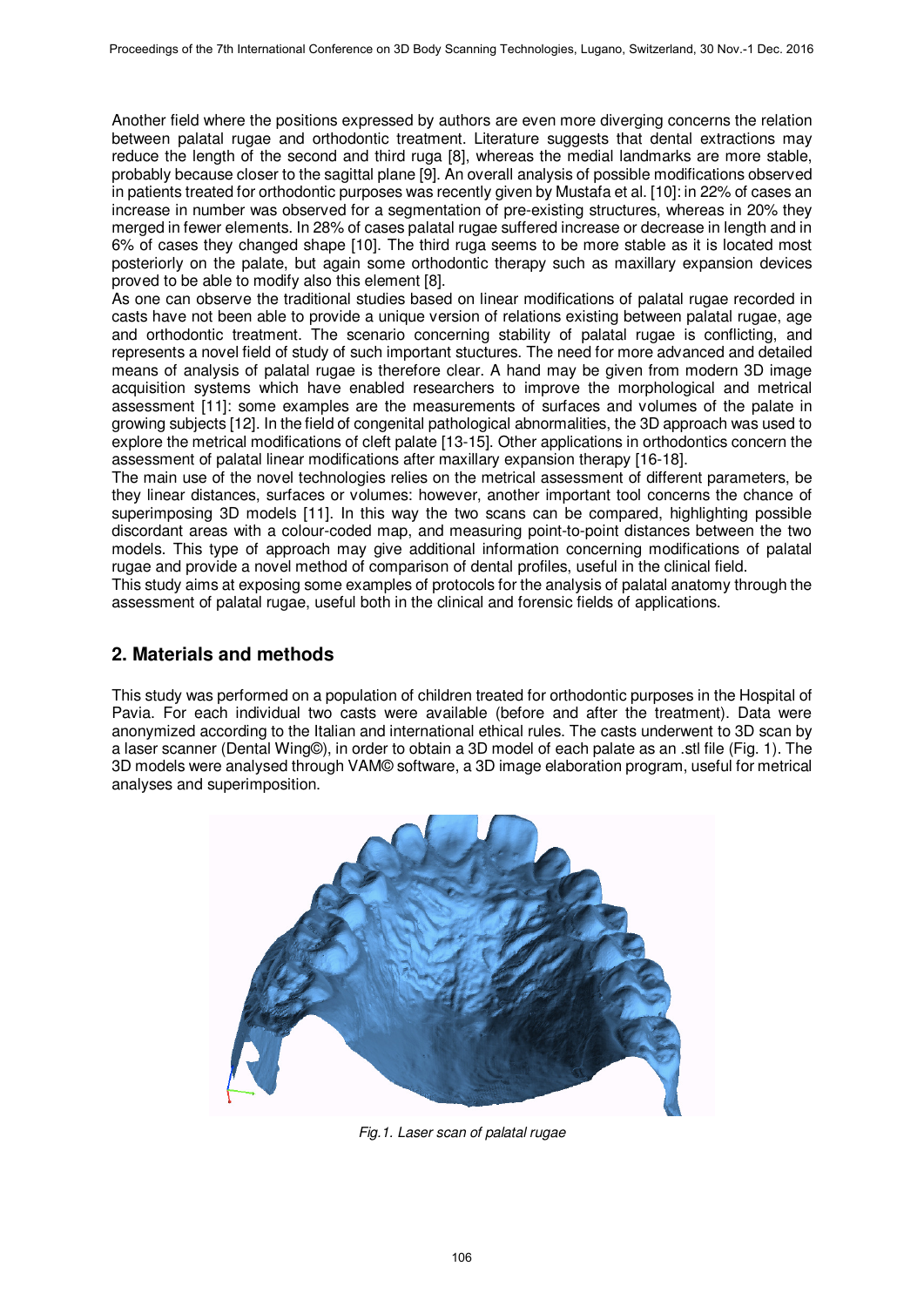A first elaboration consists in the metrical assessment of palatal rugae: length of each ruga can be automatically measured as distance between the most mesial and distal points of the structure.

The use of 3D models enables the operators to perform superimpositions between different palatal scans. In this case the morphology of the two sets of rugae are superimposed one on the other, and, on the scan used as reference, palatal structures are colored in different chromatic variations according to the sense of modification (in blue areas with an increase in comparison with the other scan, in red those with a decrease, in green those remained unchanged). The software is requested to provide first a registration of a model on the other one, according to specific landmarks or surfaces defined on each model. A possible protocol may consist in the selection of landmarks corresponding to the mesial and distal part of each palatal ruga (Fig. 2).



*Fig. 2: selection of 6 landmarks corresponding to the most mesial and distal portion of each ruga* 

After the automatic registration, the 3D image elaboration software can calculate the point-to-point distance between the two registered scans, with a chromatic map of modifications on the model used as reference (Fig. 3).



*Fig. 3: chromatic map of modifications of palatal rugae between two scans: (in blue areas with an increase in comparison with the first scan, in red those with a decrease, in green those remained unchanged)* 

The chromatic observation of changes passing from a scan to the other one is very useful as it allows the operators to easily detect where modifications are more intense. In addition metrical parameters of point-to-point distance (minimum distance, maximum distance, mean, standard deviation, RMS – root mean square) can be automatically assessed.

The same method can be applied to context where, on the contrary, we are requested to verify the modifications of the palate compared with palatal rugae: in this case, palatal rugae are chosen as reference structures in order to perform the registration of two models and assess possible changes of the dental arch. Figure 4 exposes an example on superimposition performed between two models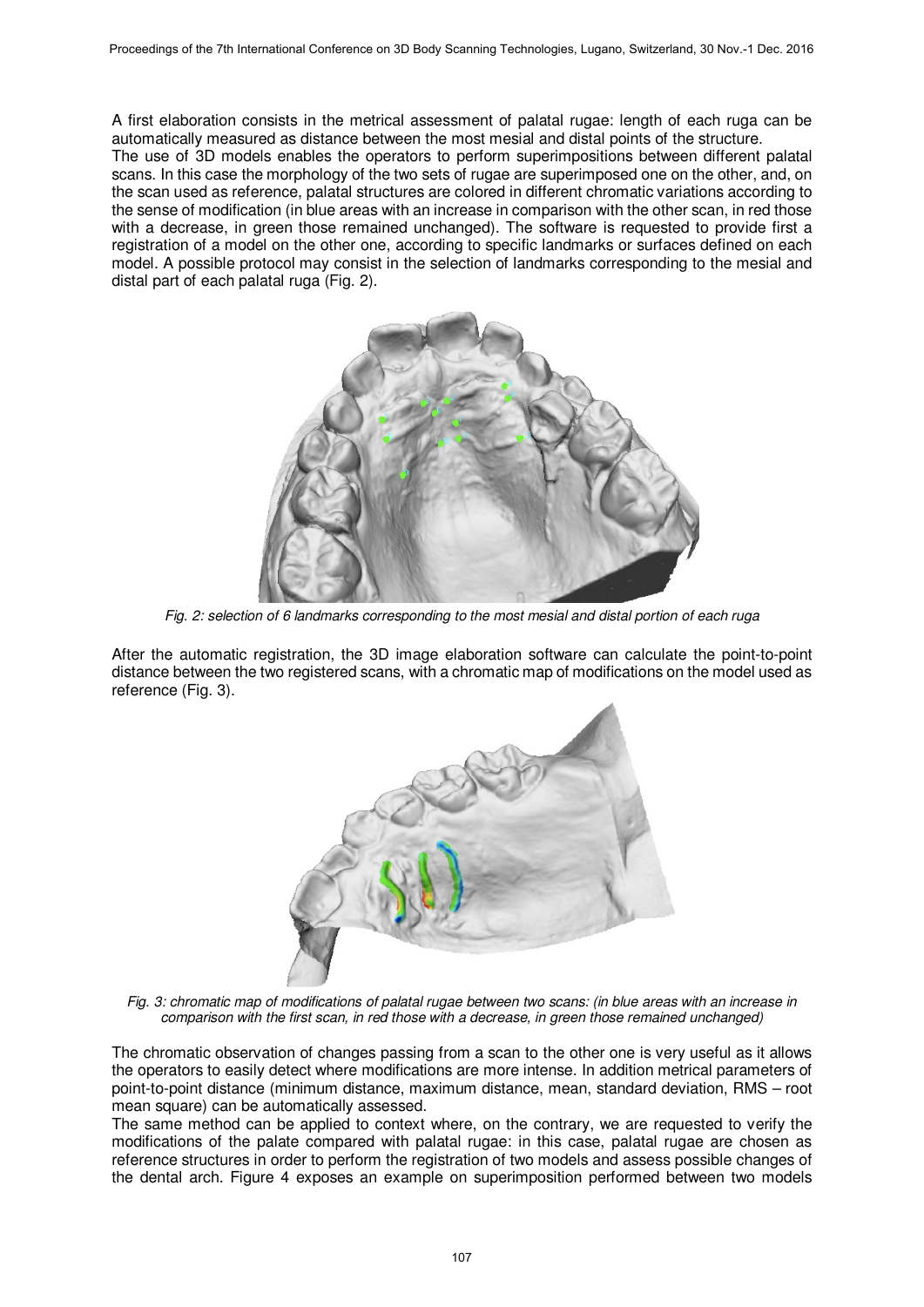belonging to the same individual, before and after orthodontic treatment. On the post-treatment model, the superimposition highlights the presence of blue areas on the cusps of canines, premolars and molars, concordant with the physiological dental growth. In this case the stability of palatal rugae was used in order to assess modifications in the rest of the palate.



*Fig. 4: chromatic map of modifications of a palate between two scans: blue areas on the cusps of canines, premolars and molars are concordant with the dental growth occurred between the two scans* 

Another possible application is the assessment of palatal modifications after maxillofacial surgery or the application of devices for the modification of palate (such as in rapid maxillary expansion). Figure 5 shows an example of 3D-3D superimposition between two scans obtained from the same individual before and after maxillary expansion. As one can observe, the palatal rugae in the post-treatment model are colored in green, and this means that no modification was observed in this area between the two models. In contrast, the lingual part of each alveolar process is colored in yellow, whereas a slight blue coloration is observed on the vestibular surface. This chromatic sheet is concordant with an expansion of the palate, and therefore may provide also a quantification of the obtained results.



*Fig. 5: chromatic map of modifications of a palate after rapid maxillary expansion: the yellow color on the lingual surface of the dental arch is concordant with the widening of the palate*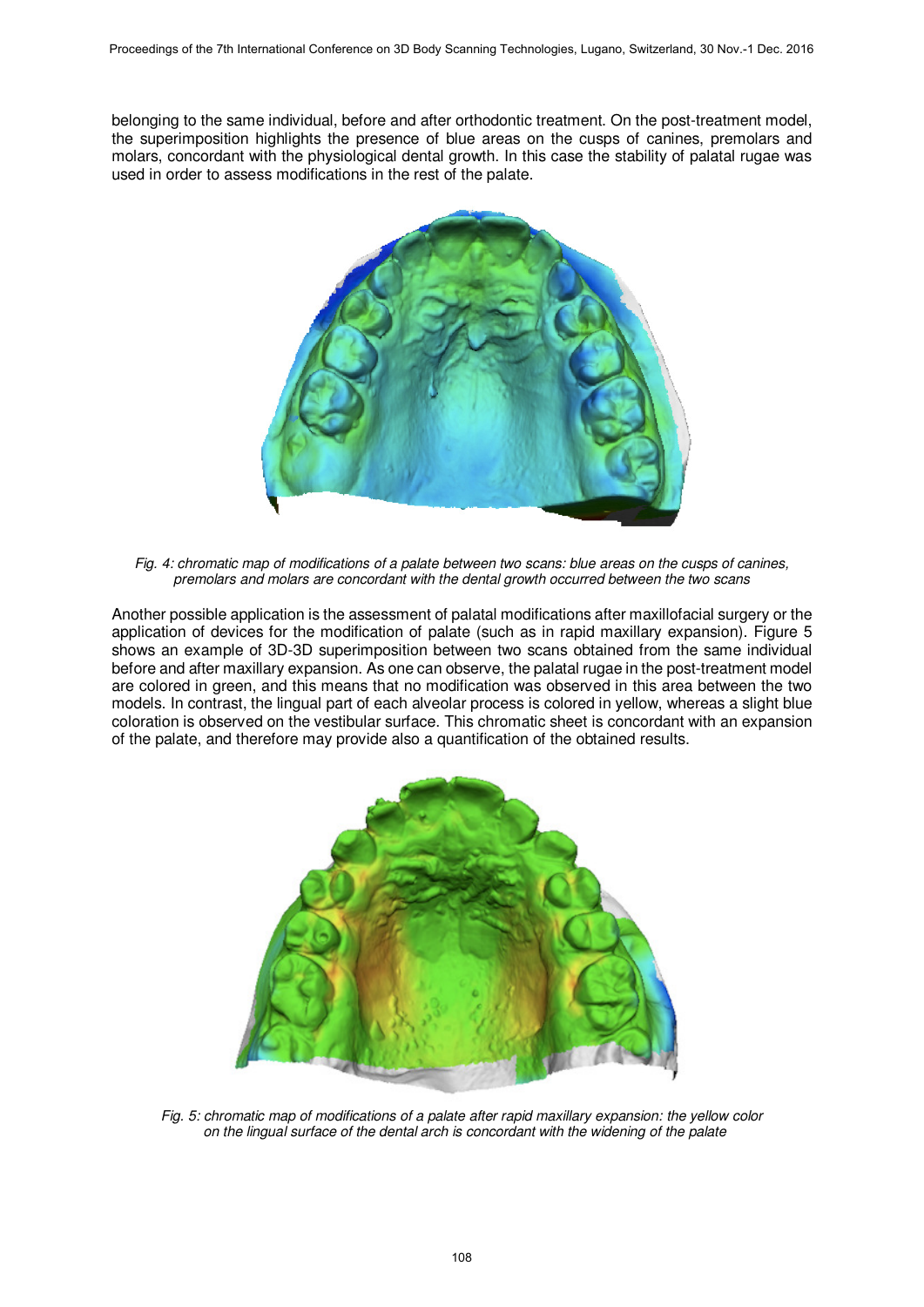## **3. Results and discussion**

Techniques of 3D-3D superimpositions may provide a relevant help to the assessment of anatomical structures, adding a novel and more complete method of assessment.

A first advantage concerns the chance of performing traditional metrical assessment of palatal structures, usually limited to linear measurements taken through calipers. However, some limits have to be taken into consideration: first of all, both the techniques request the manual positioning of landmarks and perimeter lines on the 3D model, with a clear need to verify inter- and intra-observer error.

The 3D-3D superimposition enables the researchers to obtain a complete analysis of three-dimensional structure of palatal rugae. Results from superimposition provide a more detailed scenario of modifications including the more affected areas and the type of modification according to the reference scan (decrease or increase). This is an additional information than the mere modifications in shape and size evaluated on casts, as it allows the researchers to follow changes of palatal rugae with time. The application of this experimental protocol on orthodontic patients with different casts obtained at specific time points may provide more information concerning the possible modifications of palatal rugae with time.

The same is valid also for the assessment of modifications of palatal rugae due to orthodontic treatments: existing studies are mainly based on the comparison of casts and linear measurements [8-10]. Techniques of superimposition may represent a novel method for assessing changes with different therapies.

Another field of application concerns the study of palatal modifications due to maxillary expansion therapy: also in this case the contribution provided by 3D-3D superimposition techniques may provide a novel point of view in order to evaluate the possible outcome of the treatment.

In the last years the introduction of novel 3D image acquisition systems has allowed researchers to perform a more detailed analysis of anatomical structures in different fields of application. One of the most important concerns forensic analysis and in detail personal identification which passes through the comparison of individualizing anatomical structures. Procedures of identification have been performed so far through the 2D visualization of three-dimensional structures: some examples are the profile of frontal sinuses [19] and the silhouette of bones and teeth in radiological examinations [20]. The introduction of stereophotogrammetry and laser scanners have provided the chance of a more detailed analysis of the three-dimensional characteristics of each structure, with possible advantage for what concerns the judgment of identification. The use of 3D-3D superimposition technique has been already known in other forensic fields, such as facial identification [21]. In this case the most important advantages come also from the chance of quantifying the point-to-point distance between the two models, and therefore the differences between two faces. In this way the analysis of superimpositions performed between models belonging to the same individuals or different persons may enable the researchers to reach a quantitative threshold, useful for confirming or excluding identification.

However this procedure necessarily requests the development of protocols in order to improve the repeatability of analyses and observations. The main technical issue concerns the choice of reference landmarks or surfaces in order to reach the superimposition which will be performed in the configuration with the lowest distance. This requires to identify the most stable structures in order to highlight the modifications in the area of interest. In addition, as the choice of reference structures for superimposition is manual whereas the rest of the procedure is automatic, it may be affected by interand intra-observer variability, which needs to be verified in every experimental protocol concerning 3D-3D superimposition.

This study aimed at proposing different methods for assessing palatal rugae on 3D models of casts: our preliminary results show that the advanced 3D methods of superimposition may provide a relevant help also in the clinical field of research, for example in order to assess changes of the dental arch after treatment. Clearly the reliability of novel methods has to be ascertained through further experimental studies